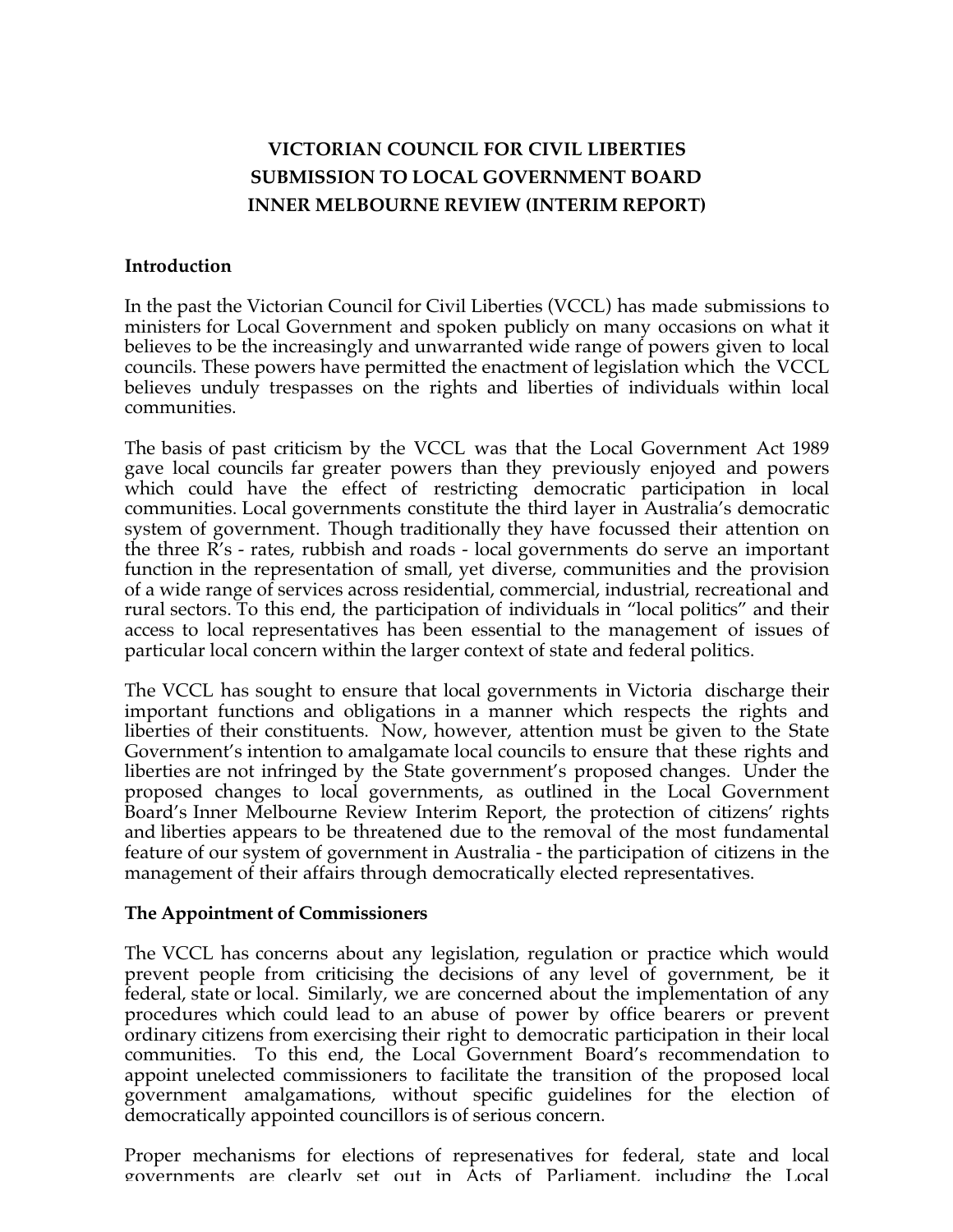1975 guarantees a system of local government for Victoria consisting of democratically elected councils.

In the recent unreported decision of the Supreme Court of Victoria Appeal Division No.s 9605 of 1993 and 9742 of 1993 Justice Coldrey acknowledges that "Part IIA [of the Constitution Act 1975] cannot be the sole repository of legislative power in relation to local government..." but similarly recognises that "it is arguable that an Act which provides for abolition must, if it is not to fall foul of the tenor of s.74A(1) of the Constitution Act, also provide for the ultimate reinstatement of a democratically elected council."

The Local Government Board recommends that the "time elapsing before new councillors are elected should be as short as possible subject to satisfactory progress being made in developing an adequate organisational and procedural framework for council operations". The VCCL recognises that changes to municipal arrangements will provide a period of uncertainty for the communities involved. As stipulated in the abovementioned decision, the VCCL does not believe that such uncertainty justifies the freezing of democratically elected institutions and the appointment of commissioners for unspecified periods of time.

If, upon recommendation of the Local Government Board, the Minister for Local Government decides to appoint commissioners to oversee the transition of the amalgamations, the VCCL recommends that, further to Section 5(1) of the Local Government Act 1989, a nucleus of councillors representing the various councils in the proposed amalgamation remain involved. In addition rules of appointment for the commissioners ought to be established and settled to incorporate the role of both commissioners and councillors for the transitional period.

The Local Government Board has identified the primary roles and responsibilities of the interim administration to include, among other things, :

- to ensure that an appropriate system of representation is attained;
- to organise elections for the new council as soon as possible;
- to prepare for the election of a new council.

Instead, the VCCL recommends that these roles be explicity defined in consultation with the residents and ratepayers of the newly proposed municipality together with the councillors and appointed commissioners as follows :

- ensure that an appropriate system of representation is retained;
- nominate a specified date for the elections of new councils;
- establish a transitional board, comprising a commissioner to

oversee administrative procedures, and a specified number of of oriental oriental procedures, and a specified number of  $\frac{1}{2}$  or  $\frac{1}{2}$  the sum of the councils involved councillors previously elected from the councils involved in the theorem in amalgamation;

- establish procedures for residents of the proposed new councils to attend meetings of the transitional Board to monitor and provide direction for the new council;
- establish open reporting mechanisms from the transitional Board to the residents of the council.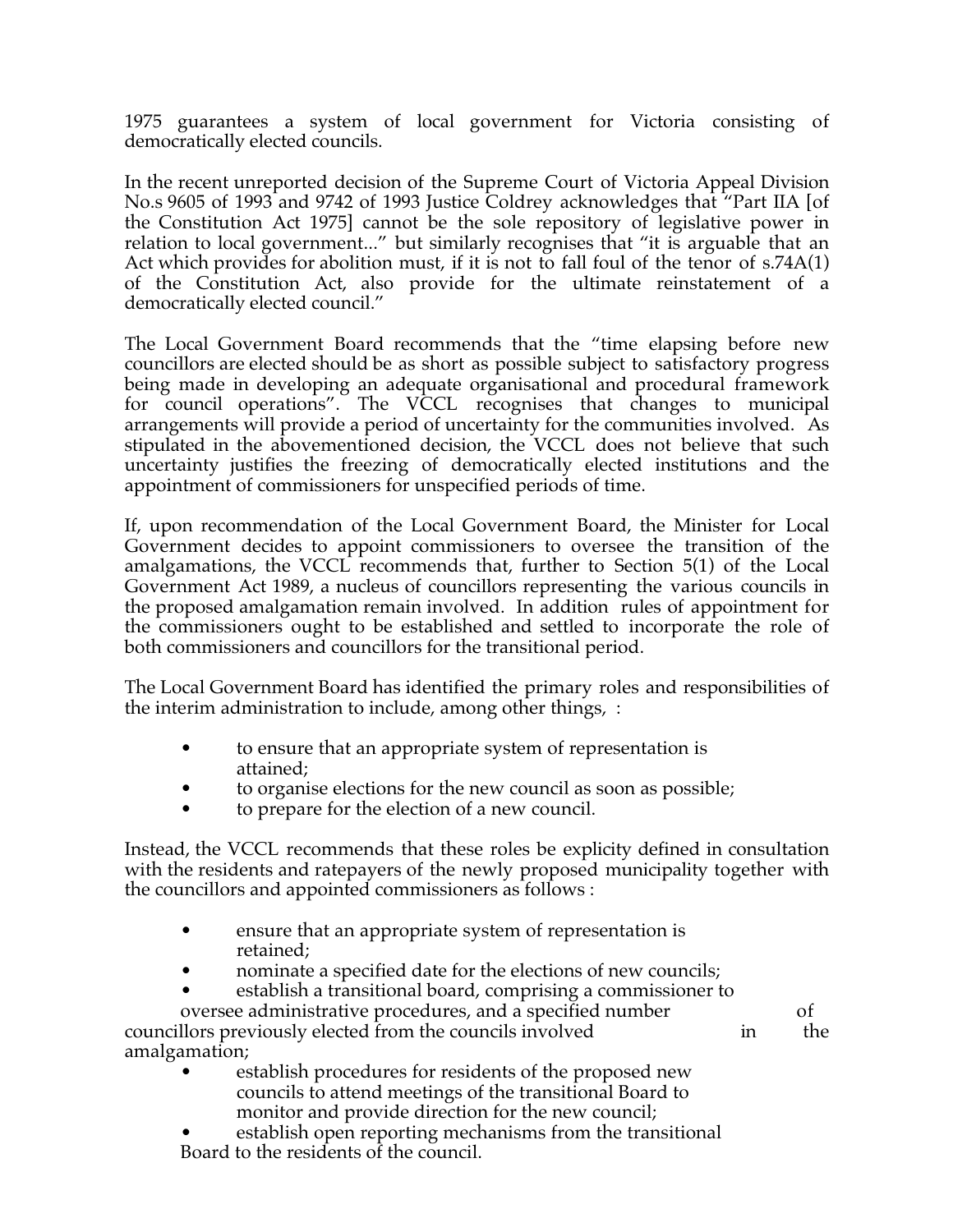The VCCL regards the review of Inner Melbourne as a timely opportunity for the Department of Local Government to review the enactment of local laws which have been passed in contravention of Schedule 8 of the Local Government Act 1989 which contains the following provisions :

- "2. A local law must not :
	- . . . . (f) Unduly trespass on rights and liberties of the person previously established by law;
	- (g) Unduly make rights and liberties of the person dependent upon administrative and not judicial decisions;
	- (h) Be inconsistent with principles of justice and fairness."

The VCCL has been publicly critical of the enactment of local laws which it believed were in contravention of the above provisions. Such laws include Local Law No. 2 Protection of the Amenity of Public Areas (Ringwood); Local Law No.3 Portable Advertising Signs (Ringwood); Local Laws 1990 Control of Sexually Transmitted Diseases; Health Brothels; Brothels - Insurance Against Liability; Prostitution (City of Camberwell); exclusion of local government from Freedom of Information legislation; curtailment of freedom of speech in Brunswick and Shire of Upper Yarra; banning of the consumption of alcohol in public places. Many of these laws and regulations, have not only breached the above provisions but have gone beyond the jurisdiction of local interests.

Further to Section 123 of the Local Government Act, it is recommended that a system be put in place so that the Minister for Local Government is not given the sole responsibility of deciding whether local laws breach the provisions specified in Schedule 8. There is considerable room for legitimate difference of view about the protections accorded by Schedule 8 of the Local Government Act, and wider input beyond a Ministerial decision, would provide a range of valuable perspectives.

## **Community Consultation**

In its review of the 21 municipal districts of the inner area of Melbourne the Local Government Board has identified a diverse range of factors which provide for very different kinds of communities and thus, different council structures. Local councils have addressed the needs of their communities in very different ways - results cannot solely be measured by rate levels nor the number of staff employed at the local level or number of councillors elected.

The recommendations by the Local Government Board for council amalgamations ought not be rejected solely on the basis of disturbing the status quo. However, the VCCL remains critical of the manner in which changes are intended to be introduced without adequate community consultation and respect for democratic institutions and procedures. Local governments have adequately served communities and citizens in both the provision of basic services and promotion of communal identity and ought to continue to do so in the future. The direction of the communities ought to be decided by the residents and ratepayers of those municipalities.